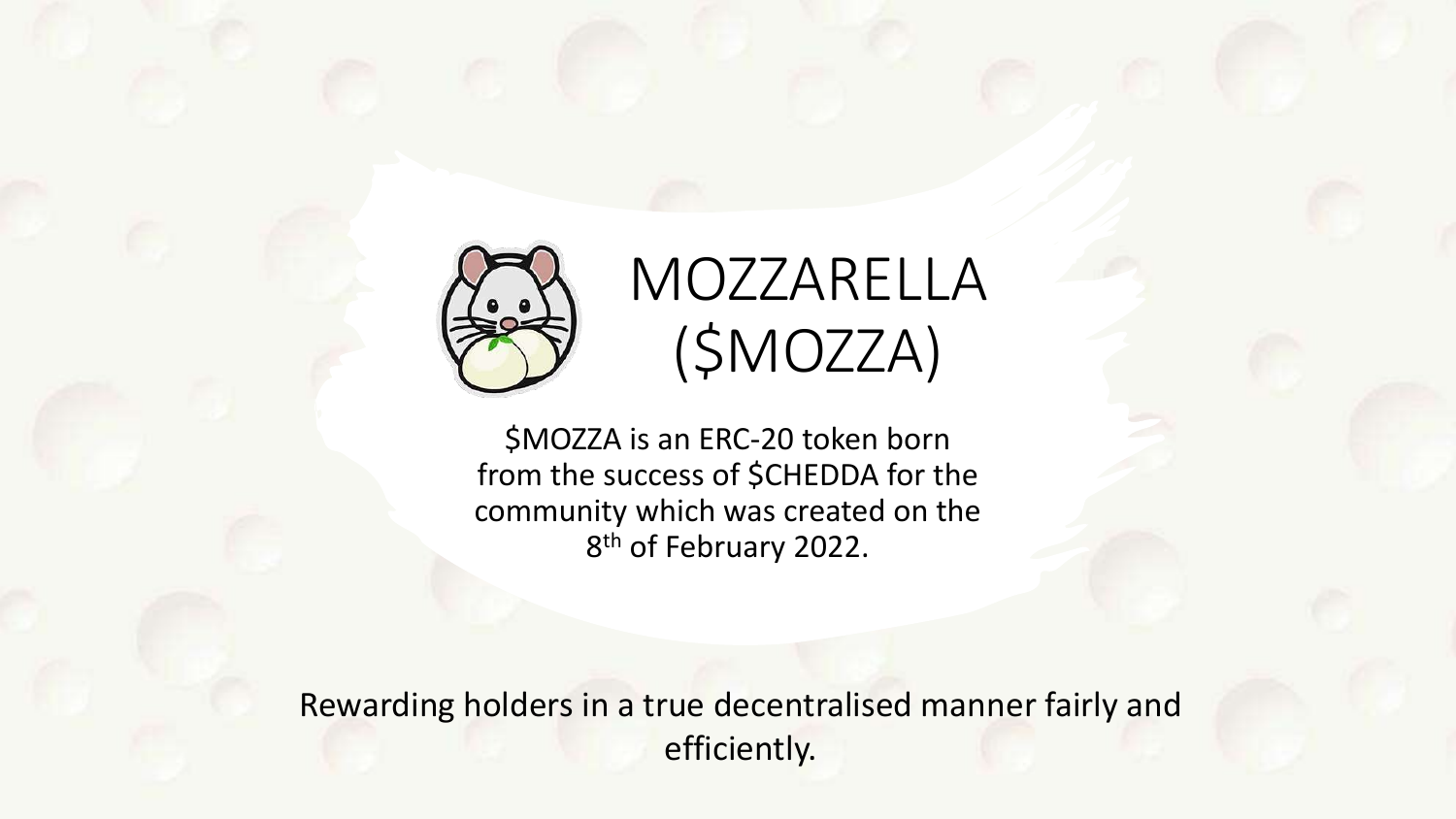## How safe is \$MOZZA?

- Contract is renounced, meaning no further changes can be made to it
- Locked Liquidity for 3 months
- Buybacks performed and all have been added to liquidity to help the community
- Audit in progress

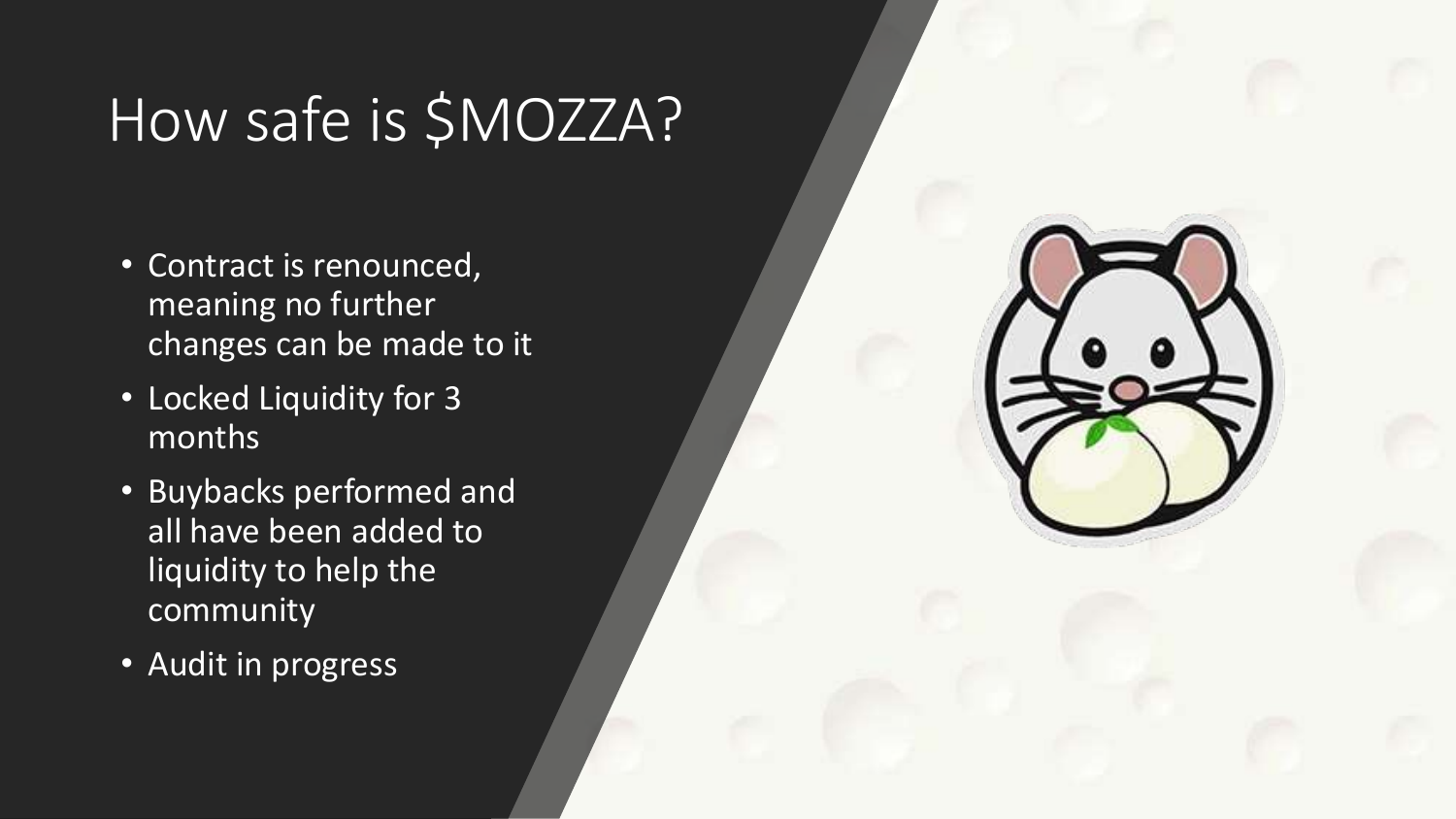# Progress so far on \$MOZZA

- Listed on CoinGecko in the first 12h
- CoinMarketCap listing pending
- Almost 500 holders!
- Reaching \$7,000,000 Marketcap with \$2,500,000 daily volume in the first 24 hours
- 500+ active telegram members<sup>®</sup>
- In the progress of expanding social media presence

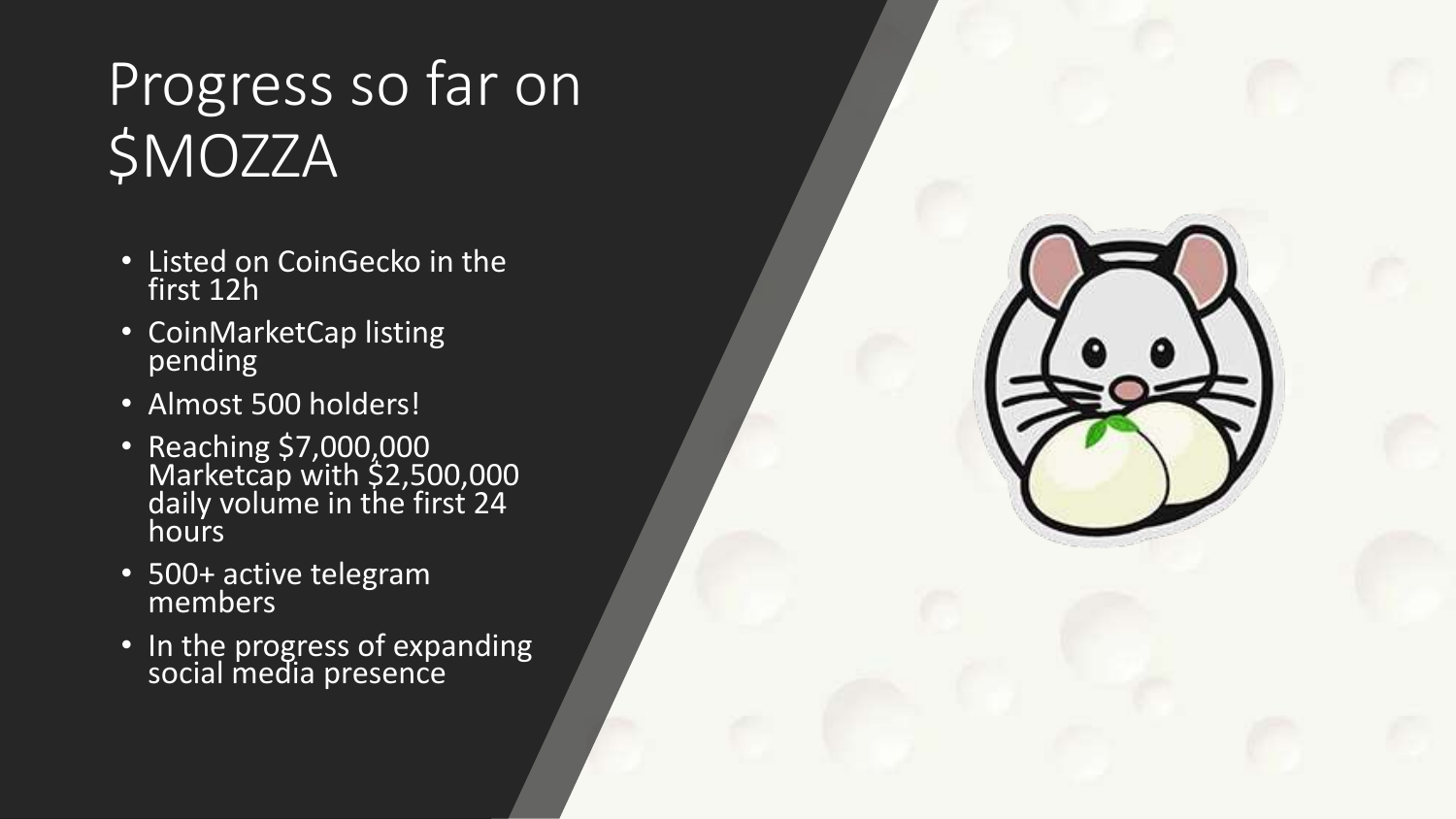# Tokenomics for \$MOZZA

- Total supply of 1 Trillion
- 50% of tokens burned
- 10% Dev Fee with 1% distribution among holders
- Buybacks performed with added liquidity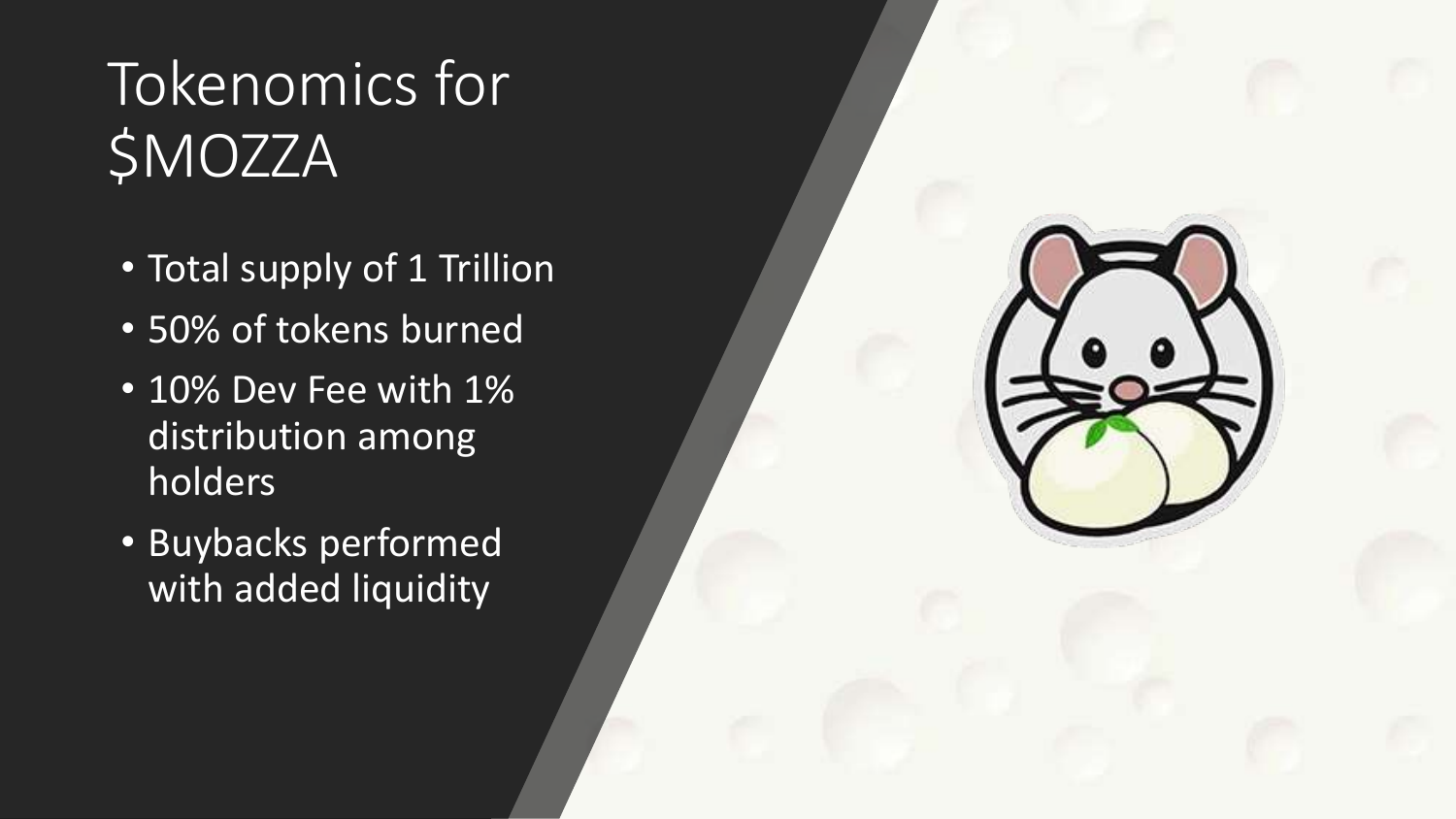#### Ecosystem Development & Mozza DAO

- To reward holders staking will be developed and the native token will be used as a voting tool for the DAO when passing important decisions in the development of \$MOZZA
- Staking will have multiple pools to pick from and attractive APR% rates
- This is to give more possibilities of a passive income for holders and to increase liquidity in the ecosystem.
- We want to listen to the community and decided this is the best approach to decentralisation.